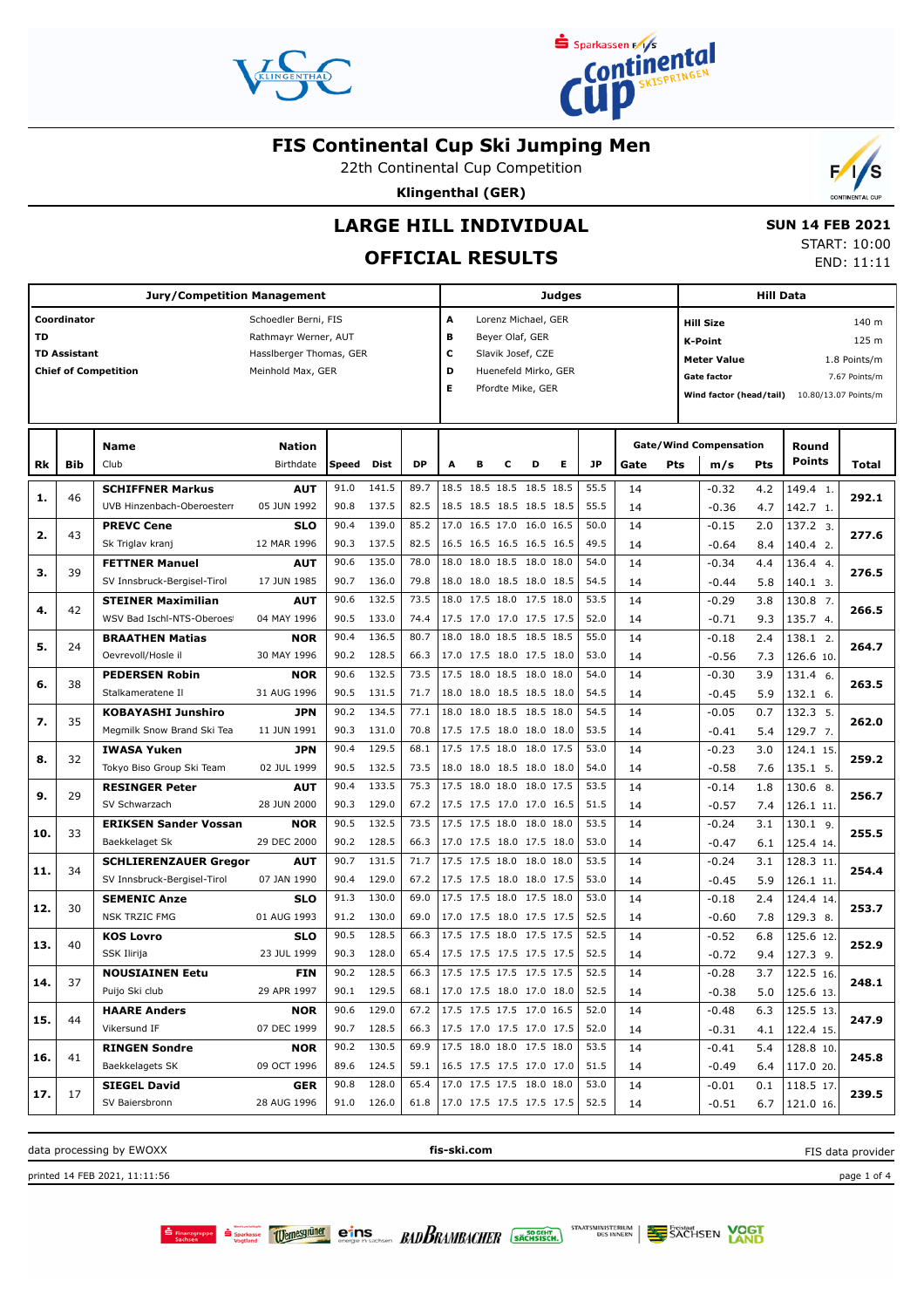



22th Continental Cup Competition

**Klingenthal (GER)**

## **LARGE HILL INDIVIDUAL**

#### **SUN 14 FEB 2021**

**OFFICIAL RESULTS**

| START: 10:00 |            |
|--------------|------------|
|              | END: 11:11 |

 $\mathcal{V}$ 

'S

|     |            | <b>Name</b>                      | <b>Nation</b> |              |       |      |   |                          |   |   |                          |      |      |            | <b>Gate/Wind Compensation</b> |            | Round         |       |
|-----|------------|----------------------------------|---------------|--------------|-------|------|---|--------------------------|---|---|--------------------------|------|------|------------|-------------------------------|------------|---------------|-------|
| Rk  | <b>Bib</b> | Club                             | Birthdate     | <b>Speed</b> | Dist  | DP   | A | в                        | c | D | Е                        | JP   | Gate | <b>Pts</b> | m/s                           | <b>Pts</b> | <b>Points</b> | Total |
|     |            | <b>RAINER Stefan</b>             | <b>AUT</b>    | 90.2         | 125.0 | 60.0 |   |                          |   |   | 17.5 17.5 17.5 18.0 17.5 | 52.5 | 14   |            | $-0.19$                       | 2.5        | 115.0 19.     |       |
| 18. | 45         | SV Schwarzach                    | 15 AUG 1999   | 90.1         | 126.5 | 62.7 |   | 17.0 17.5 18.0 17.5 17.5 |   |   |                          | 52.5 | 14   |            | $-0.39$                       | 5.1        | 120.3 17.     | 235.3 |
|     |            | <b>SCHULER Andreas</b>           | <b>SUI</b>    | 90.8         | 125.5 | 60.9 |   | 17.0 17.0 17.5 17.0 17.0 |   |   |                          | 51.0 | 14   |            | 0.01                          | $-0.1$     | 111.8 23.     |       |
| 19. | 23         | Einsiedeln                       | 30 DEC 1995   | 90.8         | 123.5 | 57.3 |   | 16.5 17.0 17.0 17.0 17.5 |   |   |                          | 51.0 | 14   |            | $-0.67$                       | 8.8        | 117.1 19.     | 228.9 |
|     |            | <b>JUSTIN Rok</b>                | <b>SLO</b>    | 90.7         | 123.5 | 57.3 |   | 16.5 17.5 17.5 17.5 17.0 |   |   |                          | 52.0 | 14   |            | $-0.35$                       | 4.6        | 113.9 21.     |       |
| 20. | 26         | SSD Stol Zirovnica               | 06 APR 1993   | 90.5         | 124.0 | 58.2 |   | 16.5 17.5 17.5 17.5 17.0 |   |   |                          | 52.0 | 14   |            | $-0.31$                       | 4.1        | 114.3 21.     | 228.2 |
|     |            | <b>LADEHAUG Anders</b>           | <b>NOR</b>    | 90.6         | 127.5 | 64.5 |   | 17.0 17.5 17.5 17.5 17.5 |   |   |                          | 52.5 | 14   |            | $-0.09$                       | 1.2        | 118.2 18.     |       |
| 21. | 21         | Nordre Land i.L                  | 31 OCT 1999   | 90.6         | 122.0 | 54.6 |   | 16.0 16.5 17.0 16.5 16.5 |   |   |                          | 49.5 | 14   |            | $-0.38$                       | 5.0        | 109.1 25.     | 227.3 |
|     |            | <b>TROFIMOV Roman Sergeevich</b> | <b>RUS</b>    | 90.0         | 120.5 | 51.9 |   | 16.0 16.5 17.0 17.0 17.5 |   |   |                          | 50.5 | 14   |            | $-0.44$                       | 5.8        | 108.2 29.     | 226.3 |
| 22. | 19         | Sdushor CSP N. Novgorod          | 19 NOV 1989   | 90.1         | 125.0 | 60.0 |   | 17.0 17.5 17.5 17.5 17.5 |   |   |                          | 52.5 | 14   |            | $-0.43$                       | 5.6        | 118.1 18.     |       |
|     |            | <b>MAATTA Jarkko</b>             | <b>FIN</b>    | 90.3         | 124.0 | 58.2 |   | 17.0 17.0 17.0 16.5 17.5 |   |   |                          | 51.0 | 14   |            | $-0.27$                       | 3.5        | 112.7 22.     |       |
| 23. | 28         | Kainuun Hiihtoseura              | 28 DEC 1994   | 90.1         | 123.5 | 57.3 |   | 16.5 16.5 17.0 17.0 17.0 |   |   |                          | 50.5 | 14   |            | $-0.42$                       | 5.5        | 113.3 22.     | 226.0 |
|     | 31         | <b>RAIMUND Philipp</b>           | <b>GER</b>    | 90.7         | 124.5 | 59.1 |   | 16.5 17.0 17.5 17.5 17.0 |   |   |                          | 51.5 | 14   |            | $-0.28$                       | 3.7        | 114.3 20.     | 221.4 |
| 24. |            | Sc Oberstdorf                    | 23 JUN 2000   | 90.5         | 121.0 | 52.8 |   | 16.5 17.0 17.5 16.5 17.0 |   |   |                          | 50.5 | 14   |            | $-0.29$                       | 3.8        | 107.1 27.     |       |
| 25. | 27         | <b>KAHOFER Timon-Pascal</b>      | <b>AUT</b>    | 90.4         | 122.5 | 55.5 |   | 17.0 17.0 17.0 17.5 17.0 |   |   |                          | 51.0 | 14   |            | $-0.27$                       | 3.5        | 110.0 26.     | 220.5 |
|     |            | <b>WSV Woergl</b>                | 10 MAR 1999   | 90.3         | 121.0 | 52.8 |   | 16.5 17.0 17.5 17.0 16.5 |   |   |                          | 50.5 | 14   |            | $-0.55$                       | 7.2        | 110.5 24.     |       |
| 25. | 20         | <b>SELL Adrian</b>               | <b>GER</b>    | 90.9         | 121.0 | 52.8 |   | 16.5 16.5 17.0 17.5 17.0 |   |   |                          | 50.5 | 14   |            | $-0.45$                       | 5.9        | 109.2 27.     | 220.5 |
|     |            | Sv Messstetten                   | 28 APR 1998   | 90.7         | 122.0 | 54.6 |   | 16.5 17.0 17.5 17.5 17.0 |   |   |                          | 51.5 | 14   |            | $-0.40$                       | 5.2        | 111.3 23.     |       |
| 27. | 36         | <b>FREITAG Richard</b>           | <b>GER</b>    | 90.1         | 122.5 | 55.5 |   | 16.5 17.5 18.0 17.5 17.5 |   |   |                          | 52.5 | 14   |            | $-0.06$                       | 0.8        | 108.8 28.     | 217.8 |
|     |            | SG Nickelhuette Aue              | 14 AUG 1991   | 89.9         | 121.0 | 52.8 |   | 16.5 17.0 17.5 17.0 17.0 |   |   |                          | 51.0 | 14   |            | $-0.40$                       | 5.2        | 109.0 26.     |       |
| 28. | 16         | <b>MAKSIMOCHKIN Mikhail</b>      | <b>RUS</b>    | 90.0         | 122.0 | 54.6 |   | 16.5 17.0 17.5 17.5 17.0 |   |   |                          | 51.5 | 14   |            | $-0.02$                       | 0.3        | 106.4 30.     | 206.5 |
|     |            | Sdushor CSP N. Novgorod Di       | 29 AUG 1993   | 90.0         | 116.0 | 43.8 |   | 16.0 16.5 17.0 17.0 17.0 |   |   |                          | 50.5 | 14   |            | $-0.44$                       | 5.8        | 100.1 28.     |       |
|     | 25         | <b>MAERKL Kilian</b>             | <b>GER</b>    | 90.1         | 121.5 | 53.7 |   | 17.0 17.5 17.0 17.5 17.5 |   |   |                          | 52.0 | 14   |            | $-0.35$                       | 4.6        | 110.3 25.     |       |
| 29. |            | Sc Partenkirchen                 | 10 APR 2000   | 89.7         | 114.5 | 41.1 |   | 15.5 16.5 17.0 16.5 16.5 |   |   |                          | 49.5 | 14   |            | $-0.36$                       | 4.7        | 95.3 29.      | 205.6 |
|     |            | <b>HAUSWIRTH Sandro</b>          | <b>SUI</b>    | 90.7         | 124.5 | 59.1 |   | 17.0 17.0 17.0 17.0 17.0 |   |   |                          | 51.0 | 14   |            | $-0.02$                       | 0.3        | 110.4 24.     | 110.4 |
| 30. | 22         | Gstaad                           | 29 AUG 2000   |              |       |      |   |                          |   |   |                          |      |      |            |                               |            |               |       |
|     |            |                                  |               |              |       |      |   |                          |   |   |                          |      |      |            |                               |            |               |       |

|     | Not qualified for final round |                                                 |                           |      |       |      |                          |  |  |  |      |    |         |     |       |
|-----|-------------------------------|-------------------------------------------------|---------------------------|------|-------|------|--------------------------|--|--|--|------|----|---------|-----|-------|
| 31. | 14                            | <b>SOUKUP Matthew</b><br>Altius Nordic Ski Club | <b>CAN</b><br>31 AUG 1997 | 90.4 | 121.0 | 52.8 | 16.5 17.0 17.0 17.0 17.0 |  |  |  | 51.0 | 14 | $-0.17$ | 2.2 | 106.0 |
| 32. | 18                            | <b>ROTH Luca</b><br>Sv Messstetten              | <b>GER</b><br>14 APR 2000 | 90.7 | 120.0 | 51.0 | 16.5 17.0 17.0 17.0 17.0 |  |  |  | 51.0 | 14 | $-0.24$ | 3.1 | 105.1 |
| 33. | 13                            | <b>STRZINAR Marcel</b><br>Ssk Alpina ziri       | <b>SLO</b><br>18 JAN 2002 | 90.0 | 120.5 | 51.9 | 16.5 17.0 17.0 17.0 16.5 |  |  |  | 50.5 | 14 | $-0.14$ | 1.8 | 104.2 |
| 34. | 15                            | <b>GRILC Tjas</b><br>Ssd Stol zirovnica         | <b>SLO</b><br>03 SEP 2001 | 90.4 | 118.5 | 48.3 | 16.0 16.5 17.0 17.0 16.5 |  |  |  | 50.0 | 14 | $-0.24$ | 3.1 | 101.4 |
| 35. | 12                            | <b>LARSON Casey</b><br>Norge                    | <b>USA</b><br>16 DEC 1998 | 90.3 | 117.5 | 46.5 | 16.0 16.5 16.5 16.5 16.5 |  |  |  | 49.5 | 14 | $-0.36$ | 4.7 | 100.7 |
| 36. | 1                             | <b>FELDOREAN Andrei</b><br>As.CS Sacele         | <b>ROU</b><br>13 APR 2000 | 89.8 | 116.5 | 44.7 | 16.0 16.5 16.5 17.0 16.5 |  |  |  | 49.5 | 14 | $-0.47$ | 6.1 | 100.3 |
| 37. | $\overline{2}$                | <b>HOFFMANN Felix</b><br>SWV Goldlauter         | <b>GER</b><br>14 OCT 1997 | 90.2 | 111.5 | 35.7 | 16.0 16.5 16.5 16.5 16.0 |  |  |  | 49.0 | 14 | $-0.48$ | 6.3 | 91.0  |

data processing by EWOXX **fis-ski.com**

printed 14 FEB 2021, 11:11:56 page 2 of 4

FIS data provider

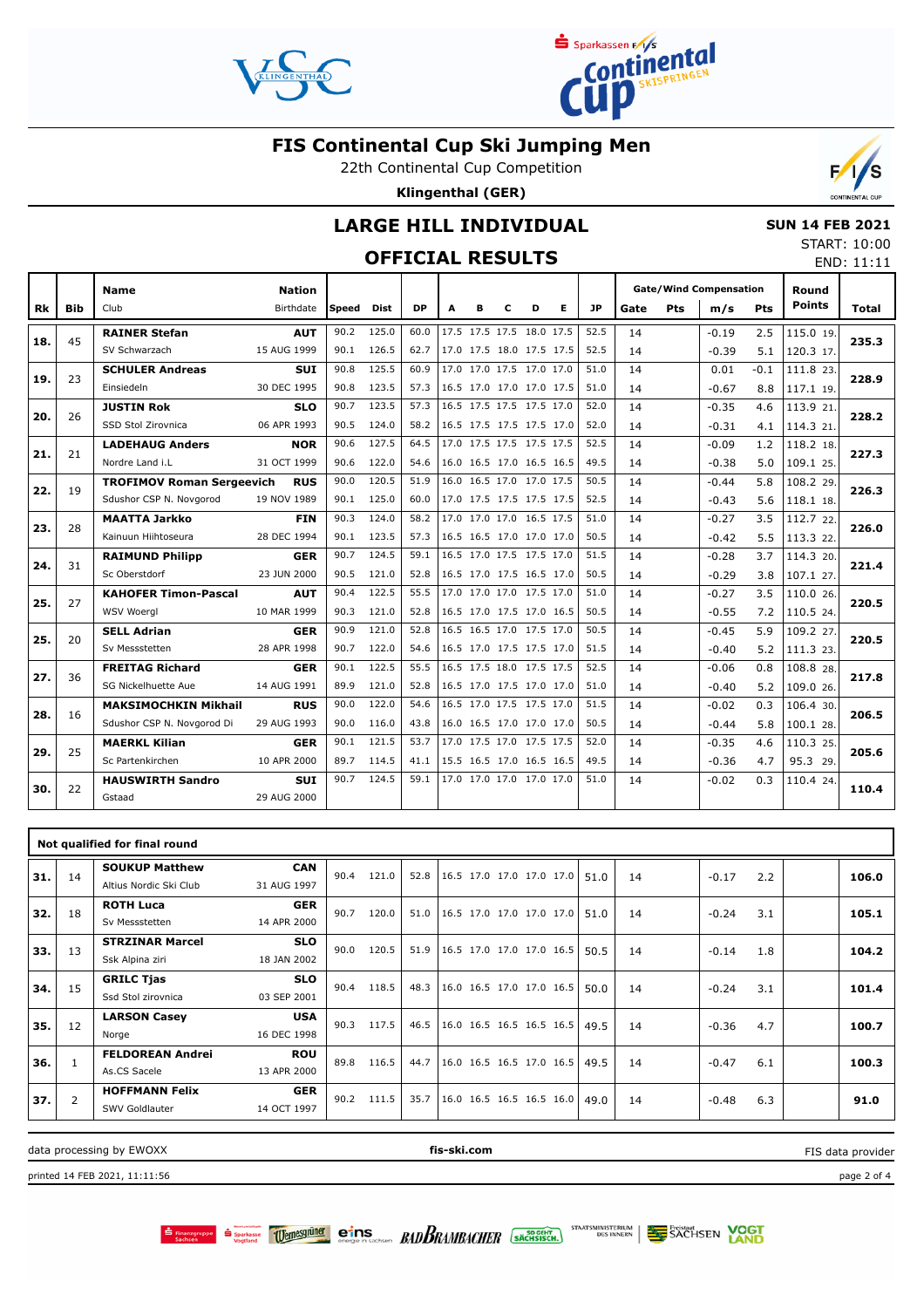



22th Continental Cup Competition

**Klingenthal (GER)**



## **OFFICIAL RESULTS**

 **SUN 14 FEB 2021** START: 10:00 END: 11:11

 $F/1/S$ 

| <b>Rk</b> | <b>Bib</b>     | <b>Name</b><br>Club                                                          | <b>Nation</b><br>Birthdate | Speed | Dist  | <b>DP</b>                          | A                                    | в | c | D | E.                       | <b>JP</b> |    | <b>Gate/Wind Compensation</b><br>Pts<br>m/s<br><b>Pts</b><br>Gate |         | Round<br><b>Points</b> | <b>Total</b> |      |
|-----------|----------------|------------------------------------------------------------------------------|----------------------------|-------|-------|------------------------------------|--------------------------------------|---|---|---|--------------------------|-----------|----|-------------------------------------------------------------------|---------|------------------------|--------------|------|
|           |                |                                                                              |                            |       |       |                                    |                                      |   |   |   |                          |           |    |                                                                   |         |                        |              |      |
| 38.       | 4              | <b>GASIENICA Patrick</b><br>Norge Ski Club                                   | <b>USA</b><br>28 NOV 1998  | 90.2  | 114.0 | 40.2                               |                                      |   |   |   | 16.0 16.5 16.5 16.5 16.0 | 49.0      | 14 |                                                                   | $-0.12$ | 1.6                    |              | 90.8 |
| 39.       | 8              | <b>BEDIR Muhammed Ali</b>                                                    | <b>TUR</b><br>24 MAR 2000  | 89.9  | 110.0 | 33.0                               |                                      |   |   |   | 15.5 16.0 16.5 16.0 16.0 | 48.0      | 14 |                                                                   | $-0.35$ | 4.6                    |              | 85.6 |
| 40.       | 9              | <b>IPCIOGLU Fatih Arda</b>                                                   | <b>TUR</b><br>28 SEP 1997  | 89.4  | 109.5 |                                    | 32.1 15.5 16.0 16.0 16.0 16.0        |   |   |   |                          | 48.0      | 14 |                                                                   | $-0.19$ | 2.5                    |              | 82.6 |
| 41.       | 10             | <b>CINTIMAR Muhammet Irfan</b>                                               | <b>TUR</b><br>16 JUL 1997  | 89.6  | 107.5 | 28.5                               | $ 15.5 \t16.0 \t16.0 \t16.0 \t16.0 $ |   |   |   |                          | 48.0      | 14 |                                                                   | $-0.34$ | 4.4                    |              | 80.9 |
| 42.       | 11             | <b>MITROFAN Nicolae Sorin</b><br><b>CSO CETATE RASNOV</b>                    | <b>ROU</b><br>26 MAR 1999  | 89.7  | 98.0  |                                    | 11.4   15.5 15.0 15.5 15.5 15.5      |   |   |   |                          | 46.5      | 14 |                                                                   | $-0.53$ | 6.9                    |              | 64.8 |
| 43.       | 3              | <b>DEVYATKIN Nikita</b>                                                      | <b>KAZ</b><br>03 APR 1999  | 88.8  | 95.0  | 6.0                                |                                      |   |   |   | 15.0 15.5 16.0 15.5 15.0 | 46.0      | 14 |                                                                   | $-0.34$ | 4.4                    |              | 56.4 |
| 44.       | $\overline{7}$ | <b>SPULBER Mihnea Alexandru</b><br>CS Dinamo Buc-Centrul Sportiv 11 DEC 2000 | <b>ROU</b>                 | 89.5  | 92.0  | 0.6                                |                                      |   |   |   | 14.0 15.0 15.0 14.5 14.5 | 44.0      | 14 |                                                                   | $-0.23$ | 3.0                    |              | 47.6 |
| 45.       | 6              | <b>TURSUNZHANOV Nurshat</b>                                                  | <b>KAZ</b><br>08 FEB 2003  | 89.5  | 90.5  | $-2.1$                             |                                      |   |   |   | 14.5 15.5 15.5 15.5 15.0 | 46.0      | 14 |                                                                   | $-0.04$ | 0.5                    |              | 44.4 |
| 46.       | 5              | <b>KRAVTSOV Sergey</b>                                                       | <b>KAZ</b><br>28 JAN 2002  | 89.5  | 82.0  | $-17.4$   14.5 13.5 14.5 14.5 14.0 |                                      |   |   |   |                          | 43.0      | 14 |                                                                   | $-0.08$ | 1.0                    |              | 26.6 |

|            | <b>Disqualified</b>     |           |           |  |  |  |  |  |  |  |  |
|------------|-------------------------|-----------|-----------|--|--|--|--|--|--|--|--|
| <b>Bib</b> | <b>Name</b>             | Reason    |           |  |  |  |  |  |  |  |  |
| 22         | <b>HAUSWIRTH Sandro</b> | SCE4 Suit | 2nd round |  |  |  |  |  |  |  |  |

| <b>Weather Information</b> |         |      |       |                 |              |         |         |  |  |
|----------------------------|---------|------|-------|-----------------|--------------|---------|---------|--|--|
|                            |         | Snow | Air   | <b>Humidity</b> | Wind $[m/s]$ |         |         |  |  |
|                            | Weather | [°C] | [°C]  | [%]             | Min          | Avg     | Max     |  |  |
| 1st round                  | sunny   | -8   | $-11$ | 71              | $-0.50$      | $-0.20$ | 0.00    |  |  |
| 2nd round                  | sunny   | -8   | $-12$ | 72              | $-0.70$      | $-0.50$ | $-0.30$ |  |  |

| <b>Statistics</b> |      |                 |       |       |              |       |                            |      |      |                |                |                |
|-------------------|------|-----------------|-------|-------|--------------|-------|----------------------------|------|------|----------------|----------------|----------------|
|                   |      | Distance [m]    |       |       | Speed [km/h] |       | <b>Competitors/Nations</b> |      |      |                |                |                |
|                   | Gate | <b>Athletes</b> | Falls | Min   | Avg          | Max   | Min                        | Avg  | Max  | <b>Entries</b> | <b>Started</b> | <b>Results</b> |
| 1st round         | 14   | 46              |       | 82.0  | 121.3        | 141.5 | 88.8                       | 90.2 | 91.3 | 46/13          | 46/13          | 46/13          |
| 2nd round         | 14   | 29              | 0     | 114.5 | 126.9        | 137.5 | 89.6                       | 90.3 | 91.2 | 30/8           | 30/8           | 29/8           |

data processing by EWOXX **fis-ski.com** printed 14 FEB 2021, 11:11:56 page 3 of 4 FIS data provider